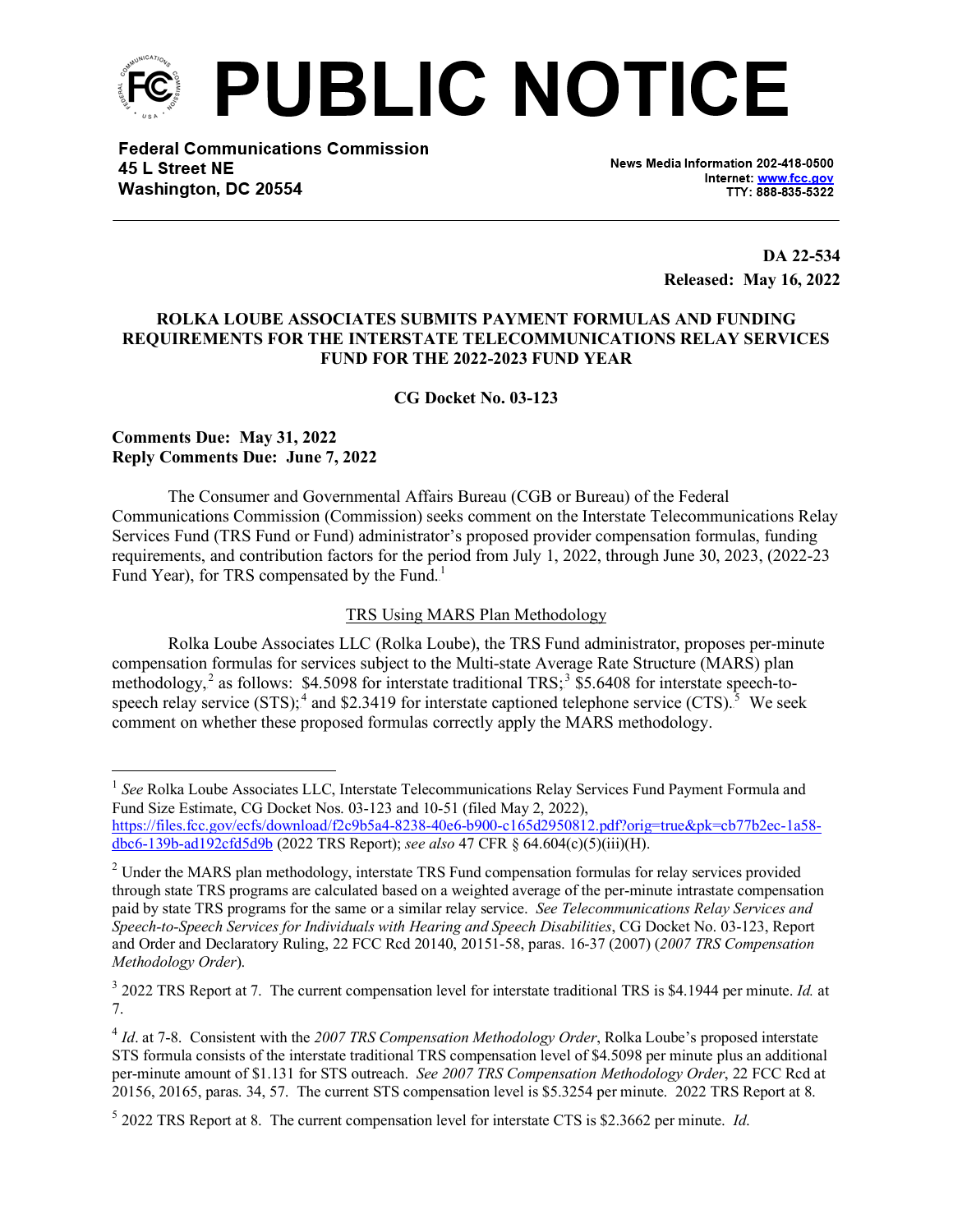# VRS, IP CTS, and IP Relay

The Commission will address compensation for Video Relay Service (VRS), Internet Protocol Captioned Telephone Service (IP CTS), and Internet Protocol Relay Service (IP Relay) in actions separate from this request for comment on the TRS Fund administrator's proposals.<sup>6</sup>

#### Funding Requirement and Contribution Factors

Comment is also invited on Rolka Loube's specific demand projections and funding requirements for the various relay services supported by the Fund.<sup>7</sup>

We also seek comment on Rolka Loube's estimates and recommendations for disbursements under the National Deaf-Blind Equipment Distribution Program (\$10,000,000) and funding to cover administration costs (\$22,889,979), including allowances for ongoing TRS reforms, database administration, Fund administration, data collection agent costs, the Interstate TRS Fund Advisory Council, service provider audits, bankruptcy representation, an independent financial audit of the Fund, the development and implementation of an improper-payments audit plan approved by the Office of Management and Budget, and user identity verification costs.<sup>8</sup> In addition, we seek comment on Rolka Loube's recommendation, consistent with the practice in the past few years, to include a two-month payment reserve, totaling \$212,106,822, in the overall funding requirement for the coming year.<sup>9</sup>

For purposes of calculating revenue requirements and contribution formulas, Rolka Loube assumes continued application of the current compensation formulas for VRS $^{10}$  and IP CTS $^{11}$  and a compensation formula of \$1.8551 for IP Relay,  $12$  which is calculated using the same methodology employed in the 2020 TRS Compensation Order.<sup>13</sup> Based on these compensation formulas, the recommended MARS compensation formulas for the state-program services, funding for the National Deaf-Blind Equipment Distribution Program, projected Fund administration expenses, and a budgetary reserve, Rolka Loube proposes a total Fund requirement of \$1,513,613,076 for the 2022-23 Fund Year.<sup>14</sup>

 $7$  2022 TRS Report at 16-18 & Exh. 2.

<sup>8</sup> *Id.* at 17-18 & Exh. 2.

<sup>9</sup> *Id.* at 17 & Exh. 2.

 $11$  2022 TRS Report at 15.

<sup>12</sup> *Id.* at 12.

<sup>6</sup> *See Telecommunications Relay Services and Speech-to-Speech Services for Individuals with Hearing and Speech Disabilities*; *Structure and Practices of the Video Relay Service Program*, CG Docket Nos. 03-123 and 10-51, Notice of Proposed Rulemaking and Order, 36 FCC Rcd 8802 (2021) (proposing compensation plan for VRS); *Telecommunications Relay Services and Speech-to-Speech Services for Individuals with Hearing and Speech Disabilities*; *Petition for Rulemaking of Sprint Corporation*, CG Docket No. 03-123 and RM-11820, Notice of Proposed Rulemaking, FCC 21-95 (Aug. 6, 2021) (proposing compensation plan for IP Relay).

<sup>&</sup>lt;sup>10</sup> *See id.* at 15. The current compensation levels for VRS are: for emergent providers, \$5.29 per minute; for Tier I  $(1<sup>st</sup> 1$  million monthly minutes), \$4.82 per minute; for Tier II (next 1.5 million monthly minutes), \$3.97; for Tier III (monthly minutes over 2.5 million), \$2.63. *Structure and Practices of the Video Relay Service Program*; *Telecommunications Relay Services and Speech-to-Speech Services for Individuals with Hearing and Speech Disabilities,* CG Docket Nos. 10-51 and 03-123, Report and Order and Order, 32 FCC Rcd 5891, 5935, Appx. A (2017).

<sup>13</sup> *Id.* at 9-12 (citing *Telecommunications Relay Services and Speech-to-Speech Services for Individuals with Hearing and Speech Disabilities*; *Structure and Practices of the Video Relay Service Program*, CG Docket Nos. 03- 123 and 10-51, Order, 35 FCC Rcd 6649, 6652-57, paras. 8-19 (CGB 2020) (*2020 TRS Compensation Order*)). The IP Relay compensation level remained unchanged for Fund Year 2021-2022. 2022 TRS Report at 11.

<sup>&</sup>lt;sup>14</sup> 2022 TRS Report at 18 & Exh. 2.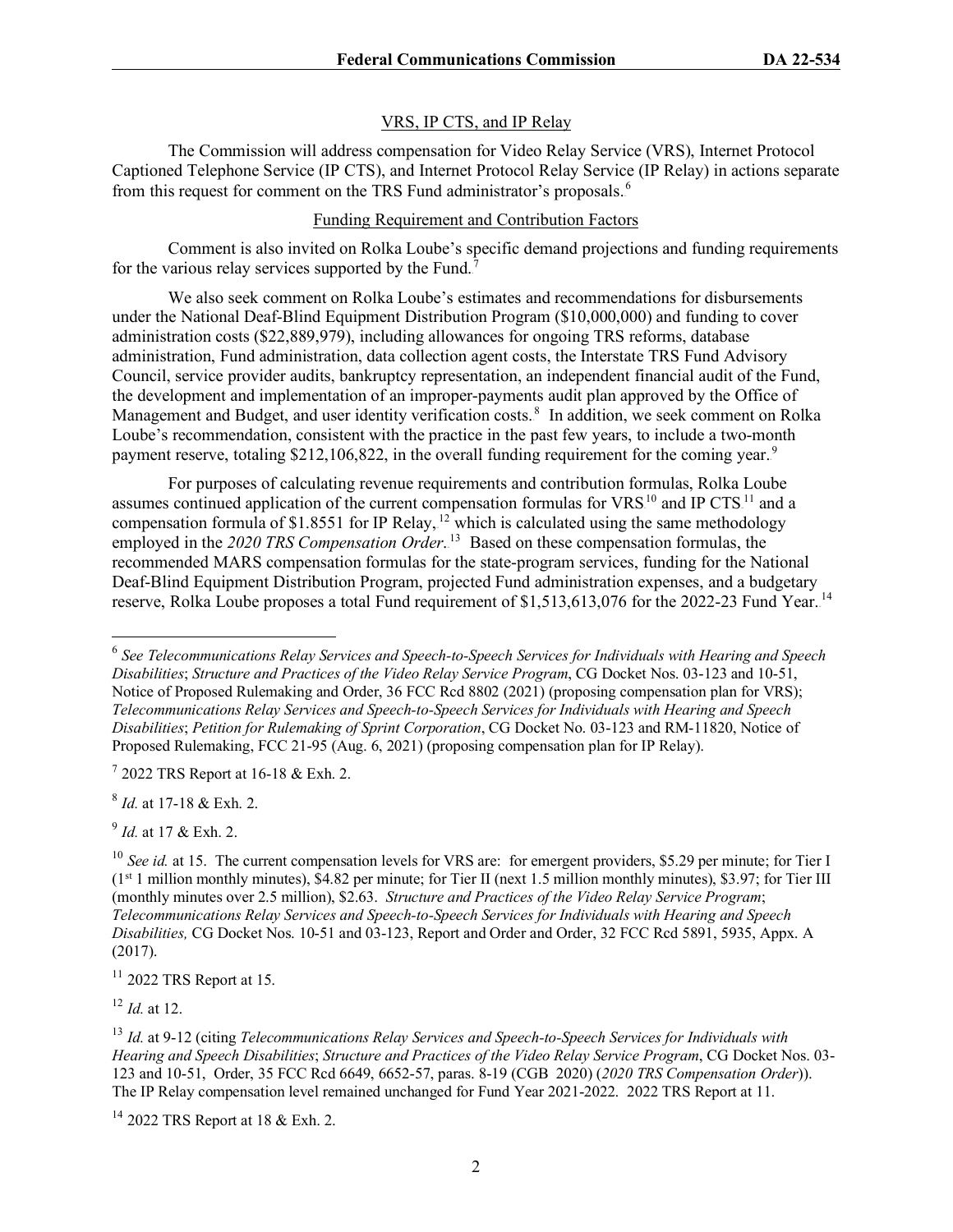Rolka Loube anticipates that there will be a budget surplus of approximately, \$535,000,000 for the 2021- 22 Fund Year.<sup>15</sup> Deducting last year's surplus from the total Fund requirement, Rolka Loube proposes a net Fund requirement of \$978,613,076.<sup>16</sup> For support of non-IP CTS TRS, Rolka Loube calculates a contribution factor of  $0.01125$ , to be applied to contributors' interstate end-user revenues. <sup>17</sup> For support of IP CTS, pursuant to the rule providing that TRS Fund contributions supporting IP CTS are based on contributors' interstate and intrastate end-user revenues, <sup>18</sup> Rolka Loube calculates a carrier contribution factor of  $0.00653$ .<sup>19</sup> CGB seeks comment on the proposed funding requirement and carrier contribution factors. $20$ 

*Filing Requirements.* Interested parties may file comments on the 2022 TRS Report on or before the date indicated on the first page of this document.<sup>21</sup> All filings must reference CG Docket No. 03-123. Comments may be filed using the Commission's Electronic Comment Filing System (ECFS).<sup>22</sup>

- Electronic Filers: Comments may be filed electronically using the Internet by accessing the ECFS: [https://www.fcc.gov/ecfs/filings.](https://www.fcc.gov/ecfs/filings)
- Paper Filers:
	- o Parties who choose to file by paper must file an original and one copy of each filing. If more than one docket or rulemaking number appears in the caption of this proceeding, filers must submit two additional copies for each additional docket or rulemaking number.
	- o Filings can be sent by hand or messenger delivery, by commercial overnight courier, or by first-class or overnight U.S. Postal Service mail. All filings must be addressed to the Commission's Secretary, Office of the Secretary, Federal Communications Commission.
	- o Currently, the Commission does not accept any hand delivered or messenger delivered filings as a temporary measure taken to help protect the health and safety of individuals, and to mitigate the transmission of COVID-19. In the event that the Commission announces the lifting of COVID-19 restrictions, a filing window will be opened at the Commission's office located at 9050 Junction Drive, Annapolis Junction, Maryland  $20701.^{23}$
	- o Commercial overnight mail (other than U.S. Postal Service Express Mail and Priority Mail) must be sent to 9050 Junction Drive, Annapolis Junction, MD 20701.
- <sup>15</sup> *Id.*

<sup>16</sup> *Id*.

<sup>17</sup> *Id.* at 19-20 & Exh. 2.

<sup>19</sup> 2022 TRS Report at 19-20 & Exh. 2.

 $20$  Rolka Loube may update its recommended Fund requirement and contribution factors based on updated information, e.g., on changes to the TRS Fund contribution base. *Id.* at 19.

<sup>21</sup> *See* 47 CFR §§ 1.1, 1.45, 1.49.

<sup>23</sup> *See FCC Announces Closure of FCC Headquarters Open Window and Change in Hand-Delivery Policy*, Public Notice, 35 FCC Rcd 2788 (OMD 2020).

<sup>18</sup> *See* 47 CFR § 64.604(c)(5)(iii)(A); *Misuse of Internet Protocol (IP) Captioned Telephone Service*; *Telecommunications Relay Services and Speech-to-Speech Services for Individuals with Hearing and Speech Disabilities,* CG Docket Nos. 13-24 and 03-123, Report and Order, 34 FCC Rcd 11265 (2019).

<sup>22</sup> *Electronic Filing of Documents in Rulemaking Proceedings*, GC Docket No. 97-113, Report and Order, 13 FCC Rcd 11322 (1998).